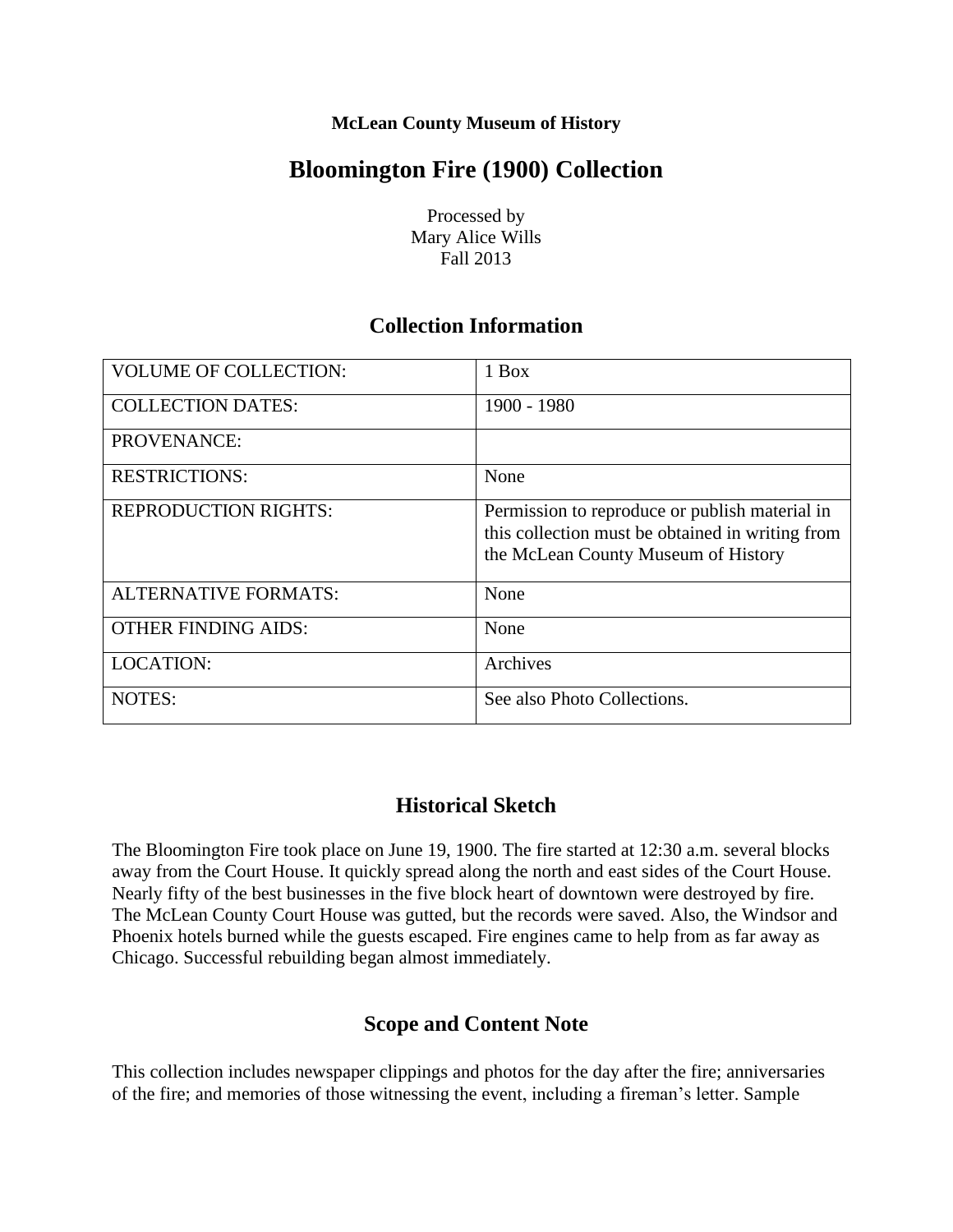booklets of "Before and After the Great Fire," various souvenir brochures marking one year including the Jubilee Carnival celebration of one year recovery, the Business Men's Proclamation and photos round out this collection.

# **Folder Inventory**

#### **Folder 1: Newspaper Clippings 1900**

- 1.1 "Big Fire At Bloomington," *The New York Times*," June 20, 1900.
- 1.2 "Incidents Of The Fire," *Daily Bulletin*, June 22, 1900.
- 1.3 "In Perfect Condition," *Daily Bulletin*, June 22, 1900.
- 1.4 "Visits Court House," *Sunday Bulletin*, June 24, 1900.

#### **Folder 2: Newspaper Clippings 1901 - 1905**

- 2.1 "Building The New," *The Daily Pantagraph*, June 19, 1901, 6 pages.
- 2.2 "Over \$1,300,000 for New Buildings," *Pantagraph,* June 19, 1901.
- 2.3 "The Town Clock," *Pantagraph,* June 19, 1901.
- 2.4 "5th Anniversary Of The Big Fire," *Daily Bulletin*, June 19, 1905.

#### **Folder 3: Newspaper Clippings and Photos 1920, 1950 - 2000**

- 3.1 "C.W. Klemm Store is Celebrating Forty-Seventh Anniversary," *Pantagraph,* November 8, 1920.
- 3.2 "1900 Blaze Stays 'Hot' in Memories," *Pantagraph*, June 18, 1950.
- 3.3 "Ralph Green Gives Boy's Picture of City's Big Fire," *Pantagraph*, June 17, 1958.
- 3.4 "When Fire Struck: June 19, 1900 The Day the Town Burned," *Pantagraph*, June 19, 1960 (2 copies).
- 3.5 "Disaster Lurked Unseen," *Pantagraph*, June 19, 1960 (2 copies).
- 3.6 "Old Papers Tell of Fire, Rapid Reconstruction Job," *Pantagraph*, June 24, 1962.
- 3.7 "Witness Describes Day Bloomington Burned, *Pantagraph*, July 28, 1968.
- 3.8 "Big fire of 1900 stirs his memory," *Pantagraph,* June 15, 1975.
- 3.9 "Great fire of 1900: 'It was awful,'" *Pantagraph*, June 15, 1980.
- 3.10 "Ring of Destruction," photo, *Pantagraph*, June 15, 1980.
- 3.11 "Remembering the Great Fire of 1900," *Twin City Community News*, June 14, 2000, 2 pages.
- 3.12 Panoramic photo of downtown destruction by 1900 fire, "Major Fires Downtown," list, *Pantagraph*, June 18, 2000
- 3.13 "Desperate hours: Firefighters lost battle to save much of downtown," by Michael Freimann, *Pantagraph* staff, no date, 2 pages with photos.
- 3.14 "Remembering the Great Fire of 1900," *Twin City Community News*, June 14, 2000, with photo.
- 3.15 "Bloomington Will Build Again," one page with excerpts from *Pantagraph* on June 20, 1900.